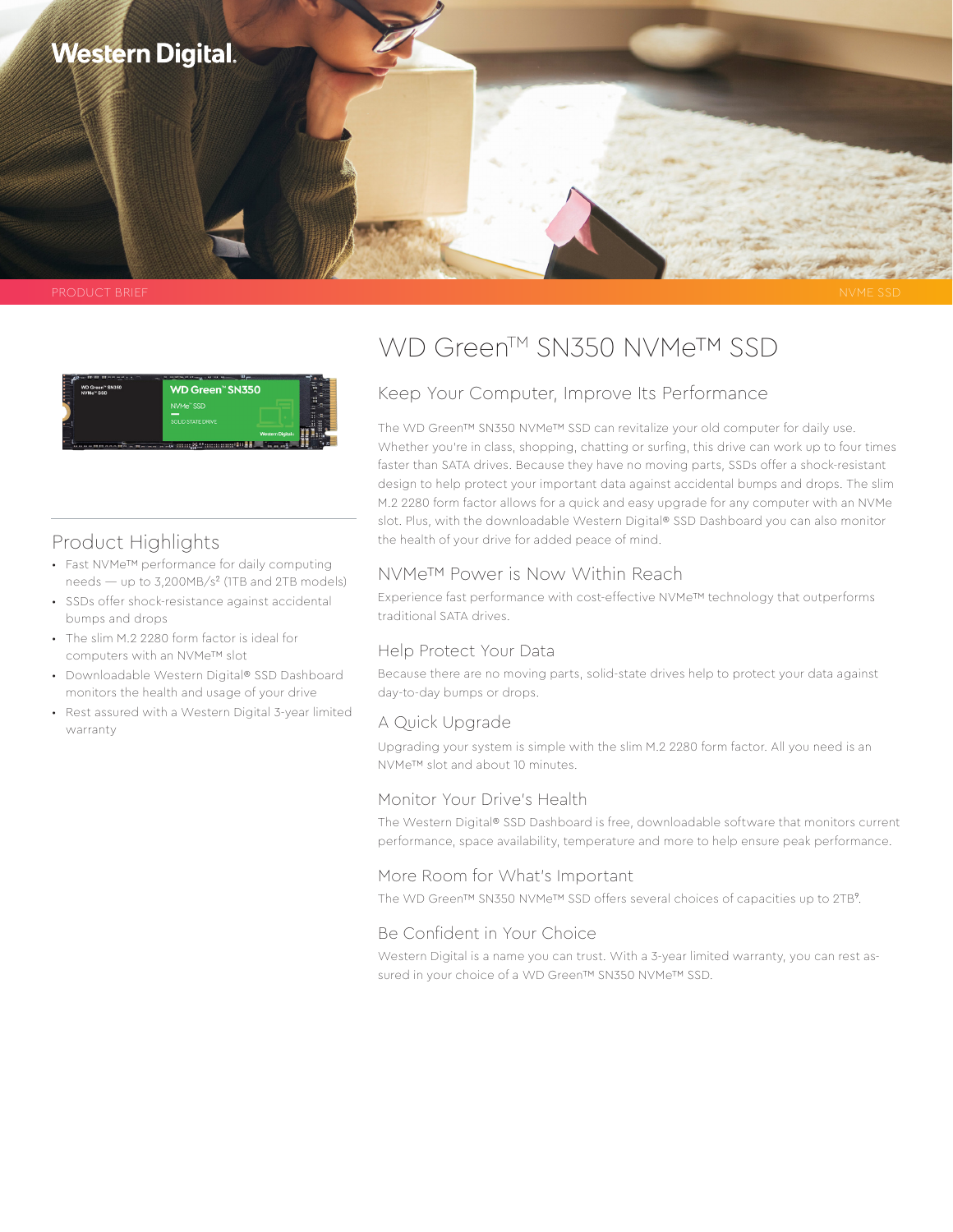# Specifications

| WD Green SSD M.2 2280                   | PCIe Gen3 8Gb/s, up to 4 Lanes                                             |                                                                            |                                                                            |
|-----------------------------------------|----------------------------------------------------------------------------|----------------------------------------------------------------------------|----------------------------------------------------------------------------|
| NAND Type                               | QLC                                                                        | QLC                                                                        | TI C                                                                       |
| Interface <sup>1</sup>                  | 2TB                                                                        | 1TB                                                                        | 960GB                                                                      |
| Performance <sup>2</sup>                |                                                                            |                                                                            |                                                                            |
| Sequential Read (MB/s) up to            | 3,200                                                                      | 3,200                                                                      | 2,400                                                                      |
| Sequential Write (MB/s) up to           | 3,000                                                                      | 2,500                                                                      | 1,900                                                                      |
| Random Read 4K (IOPS) up to             | 500K                                                                       | 300K                                                                       | 340K                                                                       |
| Random Write 4K (IOPS) up to            | 450K                                                                       | 400K                                                                       | 380K                                                                       |
| Endurance <sup>3</sup> (TBW)            | 100TBW                                                                     | 100TBW                                                                     | 80TBW                                                                      |
| Power                                   |                                                                            |                                                                            |                                                                            |
| Avg. Active Power <sup>4</sup>          | 110mW                                                                      | 110mW                                                                      | 110mW                                                                      |
| PS3 (Low Power)                         | 25mW                                                                       | 25mW                                                                       | 25mW                                                                       |
| PS4 (Sleep)                             | 5mW                                                                        | 5mW                                                                        | 5mW                                                                        |
| Maximum Operating Power                 | 5W                                                                         | 5W                                                                         | 3.5W                                                                       |
| Reliability                             |                                                                            |                                                                            |                                                                            |
| MTTF5                                   | Up to 1.0M hours                                                           | Up to 1.0M hours                                                           | Up to 1.0M hours                                                           |
| Fnvironmental                           |                                                                            |                                                                            |                                                                            |
| Operating Temperatures <sup>6</sup>     | 32°F to 158°F (0°C to 70°C)                                                | 32°F to 158°F (0°C to 70°C)                                                | 32°F to 158°F (0°C to 70°C)                                                |
| Non-operating Temperatures <sup>7</sup> | -40°F to 185°F (-40°C to 85°C)                                             | -40°F to 185°F (-40°C to 85°C)                                             | -40°F to 185°F (-40°C to 85°C)                                             |
| Operating Vibration                     | 5 gRMS, 10-2000 Hz, 3 axes                                                 | 5 gRMS, 10-2000 Hz, 3 axes                                                 | 5 gRMS, 10-2000 Hz, 3 axes                                                 |
| Non-operating Vibration                 | 4.9 gRMS, 7-800 Hz, 3 axes                                                 | 4.9 gRMS, 7-800 Hz, 3 axes                                                 | 4.9 gRMS, 7-800 Hz, 3 axes                                                 |
| Shock                                   | 1,500G @0.5 ms half sine                                                   | 1,500G @0.5 ms half sine                                                   | 1,500G @0.5 ms half sine                                                   |
| Certifications                          | BSMI, CAN ICES-3(B)/NMB-3(B), CE, FCC,<br>KCC, Morocco, RCM, TUV, UL, VCCI | BSMI, CAN ICES-3(B)/NMB-3(B), CE, FCC,<br>KCC, Morocco, RCM, TUV, UL, VCCI | BSMI, CAN ICES-3(B)/NMB-3(B), CE, FCC,<br>KCC, Morocco, RCM, TUV, UL, VCCI |
| Limited Warranty <sup>8</sup>           | 3 years                                                                    | 3 years                                                                    | 3 years                                                                    |
| Physical Dimensions                     |                                                                            |                                                                            |                                                                            |
| Size: M.2 2280                          | 80mm x 22.0mm x 2.38mm                                                     | 80mm x 22.0mm x 2.38mm                                                     | 80mm x 22.0mm x 2.38mm                                                     |
| Weight: M.2 2280                        | $7.5g \pm 1g$                                                              | $7.5g \pm 1g$                                                              | $7.5g \pm 1g$                                                              |
| Ordering Information                    |                                                                            |                                                                            |                                                                            |
| Model Number <sup>10</sup>              | WDS200T30C                                                                 | WDS100T3G0C                                                                | WDS960G2G0C                                                                |

Specifications are subject to change without notice

1 Backward compatible with PCIe Gen3x 1, Gen3 x2, PCIe Gen2 x4, PCIe Gen2 x2, and PCIe Gen2 x1. ° Test Conditions: Performance is based on the CrystalDiskMark 8.0.1 benchmark using a 1000MB LBA range ASUS<br>Z170A desktop with Intel® i7-6700K 4.0Ghz, 8GB 2133MHz DDR4. Windows 10 Pro 64-bit version 1903 using Microsoft StorNVMe driver, secondary drive. Performance may vary based on host device. 1 MB = 1,000,000 bytes. IOPS = input/output operations per second.

<sup>3</sup>TBW (terabytes written) values calculated using JEDEC client workload (JESD219) and vary by product capacity.<br>\* Measured using MobileMark™ 2014 on ASUS B9440UA WITH I5-7200U, 8GB RAM. Windows 10 Pro 64-bit version 1709 using Microsoft StorNVMe driver, Primary drive.

5 MTTF = Mean Time To Failure based on internal testing using Telcordia stress part testing (Telcordia SR-332,

GB, 25°C). MTTF is based on a sample population and is estimated by statistical measurements and acceleration algorithms. MTTF does not predict an individual drive's reliability and does not constitute a warranty. 6 Operational temperature is measured by thermal sensors in NAND package. The SSD box package is rated up to

8 3 years or Max Endurance (TBW) limit, whichever occurs first. See support.WesternDigital.com for regional specific warranty details.

9 1TB=1, 000,000,000,000 bytes. 1GB=1,000,000,000 bytes. Actual user storage less

10 Not all products may be available in all regions of the world.

## **Western Digital.**

 $60^{\circ}$ C. 7 Non-operational storage temperature does not guarantee data retention.